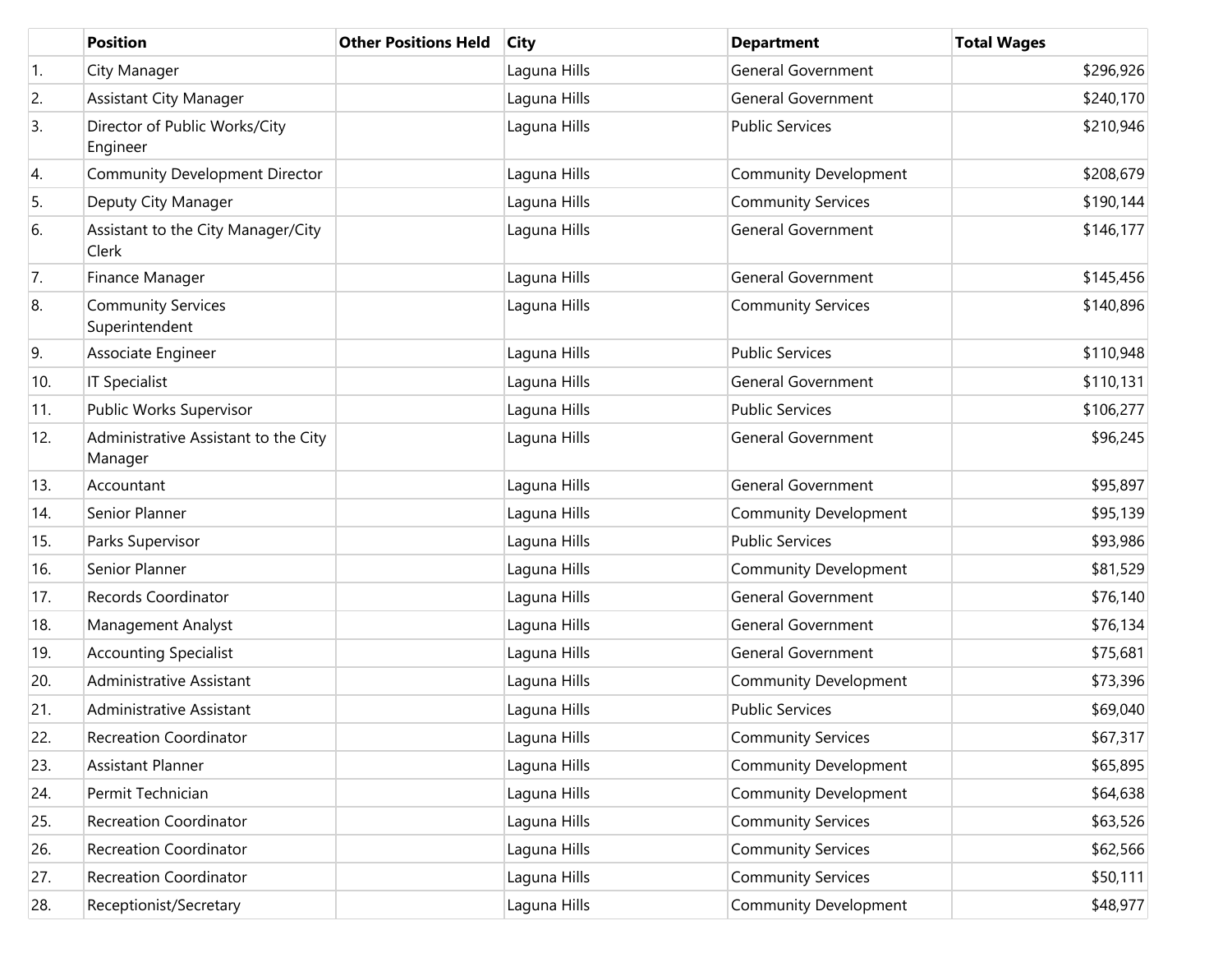| 29. | Administrative Assistant         | Laguna Hills | <b>Community Services</b>    | \$47,241 |
|-----|----------------------------------|--------------|------------------------------|----------|
| 30. | <b>Clerical Assistant</b>        | Laguna Hills | <b>General Government</b>    | \$37,534 |
| 31. | Code Enforcement Officer         | Laguna Hills | <b>Community Development</b> | \$20,889 |
| 32. | Community Services Leader        | Laguna Hills | <b>Community Services</b>    | \$20,776 |
| 33. | Community Services Leader        | Laguna Hills | <b>Community Services</b>    | \$19,360 |
| 34. | Receptionist PT                  | Laguna Hills | <b>Community Development</b> | \$18,317 |
| 35. | Community Services Leader        | Laguna Hills | <b>Community Services</b>    | \$13,975 |
| 36. | <b>Community Services Leader</b> | Laguna Hills | <b>Community Services</b>    | \$13,298 |
| 37. | Community Services Leader        | Laguna Hills | <b>Community Services</b>    | \$13,167 |
| 38. | Community Services Leader        | Laguna Hills | <b>Community Services</b>    | \$13,154 |
| 39. | Community Services Leader        | Laguna Hills | <b>Community Services</b>    | \$13,122 |
| 40. | Community Services Leader        | Laguna Hills | <b>Community Services</b>    | \$12,028 |
| 41. | Receptionist PT                  | Laguna Hills | <b>Community Services</b>    | \$11,916 |
| 42. | Community Services Leader        | Laguna Hills | <b>Community Services</b>    | \$11,646 |
| 43. | <b>Community Services Leader</b> | Laguna Hills | <b>Community Services</b>    | \$10,398 |
| 44. | <b>Community Services Leader</b> | Laguna Hills | <b>Community Services</b>    | \$9,449  |
| 45. | Community Services Leader        | Laguna Hills | <b>Community Services</b>    | \$8,553  |
| 46. | Community Services Leader        | Laguna Hills | <b>Community Services</b>    | \$8,237  |
| 47. | <b>Community Services Leader</b> | Laguna Hills | <b>Community Services</b>    | \$7,614  |
| 48. | <b>City Council Member</b>       | Laguna Hills | <b>General Government</b>    | \$7,484  |
| 49. | <b>City Council Member</b>       | Laguna Hills | <b>General Government</b>    | \$7,484  |
| 50. | <b>City Council Member</b>       | Laguna Hills | <b>General Government</b>    | \$7,484  |
| 51. | <b>City Council Member</b>       | Laguna Hills | <b>General Government</b>    | \$7,484  |
| 52. | Mayor                            | Laguna Hills | <b>General Government</b>    | \$7,484  |
| 53. | <b>Community Services Leader</b> | Laguna Hills | <b>Community Services</b>    | \$7,454  |
| 54. | <b>Community Services Leader</b> | Laguna Hills | <b>Community Services</b>    | \$7,222  |
| 55. | <b>Community Services Leader</b> | Laguna Hills | <b>Community Services</b>    | \$7,186  |
| 56. | <b>Community Services Leader</b> | Laguna Hills | <b>Community Services</b>    | \$6,584  |
| 57. | <b>Community Services Leader</b> | Laguna Hills | <b>Community Services</b>    | \$6,534  |
| 58. | <b>Community Services Leader</b> | Laguna Hills | <b>Community Services</b>    | \$5,068  |
| 59. | <b>Community Services Leader</b> | Laguna Hills | <b>Community Services</b>    | \$4,618  |